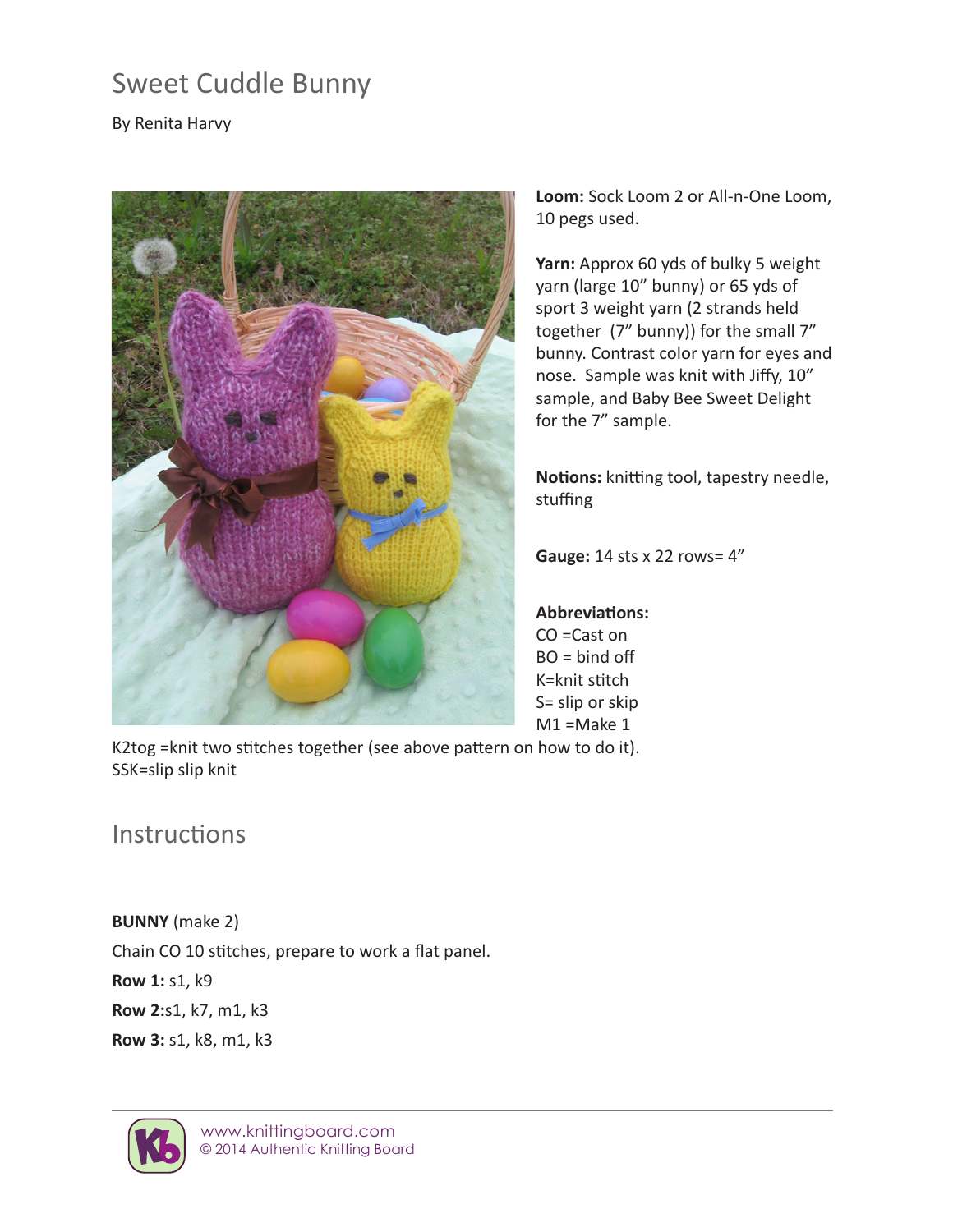**Row 4:** s1, k9, m1, k3 **Row 5:** s1, k10, m1, k3 **Row 6:** s1, k11, m1, k3 **Row 7:** s1, k12, m1, k3 **Row 8:** s1, k13, m1, k3 **Row 9:** s1, k14, m1, k3 **Row 10:** 18 – s1, k17 **Row 19:** s1, k14, k2tog, k1 **Row 20:** s1, k13, ssk, k1 **Row 21:** s1, k12, k2tog, k1 **Row 22:** s1, k11, ssk, k1 **Row 23:** s1, k10, k2tog, k1 **Row 24:** s1, k9, ssk, k1 **Row 25:** s1, k8, k2tog, k1 **Row 26:** s1, k7, ssk, k1 Row 27 – 28: s1, k9 **Row 29:** s1, k7, m1, k3 **Row 30:** s1, k8, m1, k3 **Row 31:** s1, k9, m1, k3 **Row 32:** s1, k10, m1, k3 **Row 33:** s1, k11, m1, k3 **Rows 34 – 38:** s1, k14 **Row 39:** s1, k11, k2tog, k1 **Row 40:** s1, k10, ssk, k1 **Row 41:** s1, k9, k2tog, k1 **Row 42:** s1, k8, ssk, k1 **Row 43:** s1, k7, k2tog, k1 **Row 44:** s1, k6, ssk, k1 **Row 45:** s1, k3, BO 1, k4